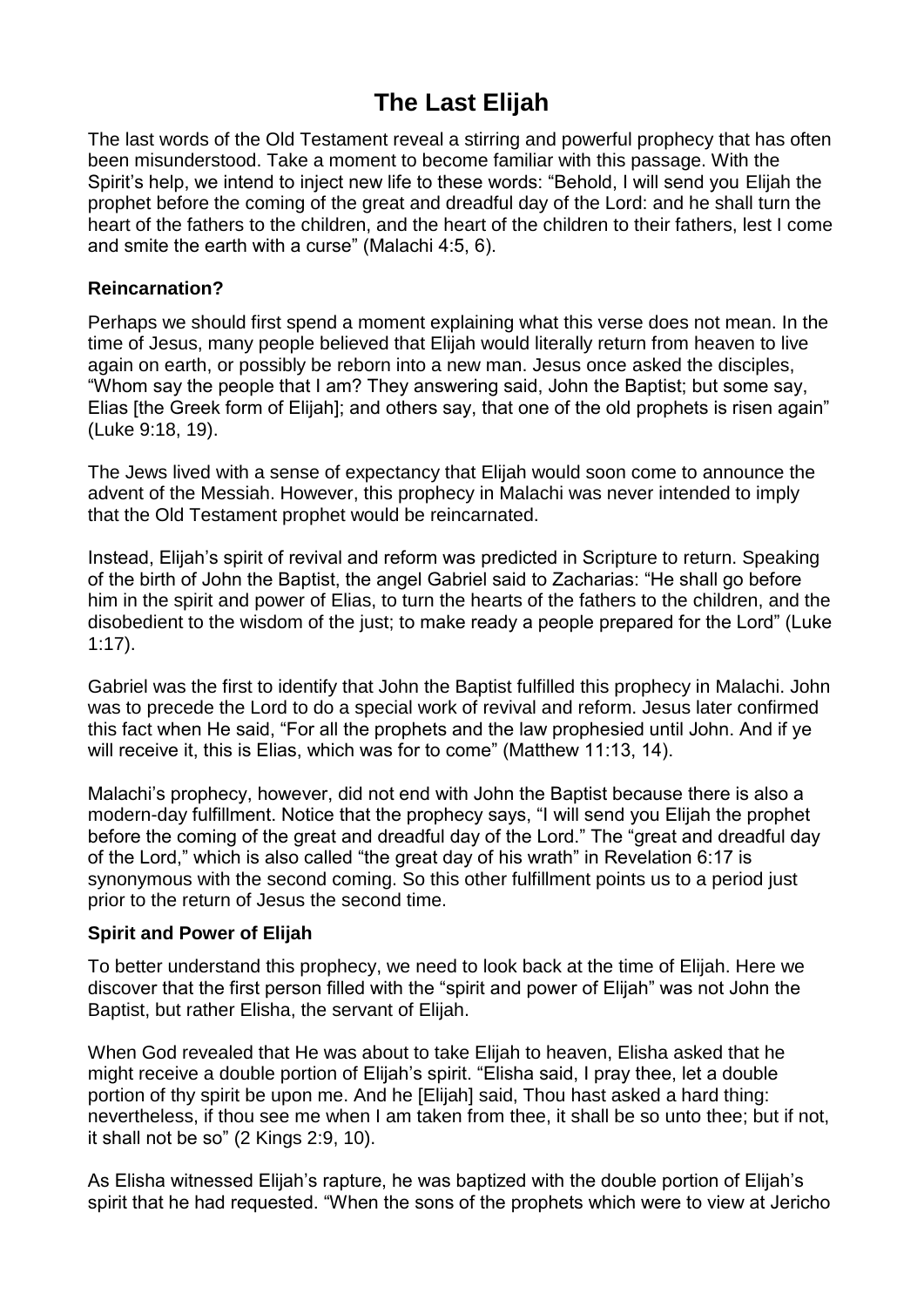saw him, they said, The spirit of Elijah doth rest on Elisha" (2 Kings 2:15).

What will the Spirit and power of Elijah do? "He shall turn the heart of the fathers to the children, and the heart of the children to their fathers" (Malachi 4:6). In a literal sense, real revival brings about a new expression of love to the family and then spreads from there into the community. The most basic unit of any society, government, or church is the family.

The outpouring of God's Spirit will always result in love that leads to obedience to His commandments. Jesus said, "If ye love me, keep my commandments" (John 14:15).

This would, of course, include the commands that say: "Honor thy father and thy mother," and "Fathers, provoke not your children to anger, lest they be discouraged" (Exodus 20:12; Colossians 3:21).

The Elijah message will bestow the power of love and blessing into the families who receive it, and a curse upon those who reject it (Malachi 4:6). "I the Lord thy God am a jealous God, visiting the iniquity of the fathers upon the children unto the third and fourth generation of them that hate me; and shewing mercy unto thousands of them that love me, and keep my commandments" (Exodus 20:5, 6). The angel Gabriel rewords the prophecy a little: "And many of the children of Israel shall he turn to the Lord their God. And he shall go before him in the spirit and power of Elias, to turn the hearts of the fathers to the children, and the disobedient to the wisdom of the just; to make ready a people prepared for the Lord" (Luke 1:16, 17). So in a spiritual sense, the Elijah message will also work to unite disobedient earthly children with their heavenly Father.

# **Twelve Characteristics of the Elijah Message**

Let's look at the twelve outstanding characteristics of Elijah and John the Baptist that will also be present in the Elijah message of the last days. Amazing Facts has adopted these points as a prominent part of its aim and mission.

1. **They were bold and fearless in preaching, even before kings.**

*Elijah:* Elijah told King Ahab, "I have not troubled Israel; but thou, and thy father's house, in that ye have forsaken the commandments of the Lord, and thou hast followed Baalim" (1 Kings 18:18).

*John:* "John had said unto Herod, It is not lawful for thee to have thy brother's wife" (Mark 6:18).

Both John the Baptist and Elijah were fearless in preaching a straight message before rulers and governors. Jesus said that this would happen again in the last days. "Ye shall be brought before rulers and kings for my sake, for a testimony against them" (Mark 13:9). We must not seek to find our approval among men but rather with God. In order to effect a great revival, the Elijah message must be a bold proclamation of clear, uncompromising, and sometimes unpopular truth.

*For the time will come when they will not endure sound doctrine; but after their own lusts shall they heap to themselves teachers, having itching ears; and they shall turn away their ears from the truth, and shall be turned unto fables. (2 Timothy 4:3, 4)*

# 2. **They had a simple diet and lifestyle.**

*Elijah:* "Bring me, I pray thee, a morsel of bread in thine hand" (1 Kings 17:11).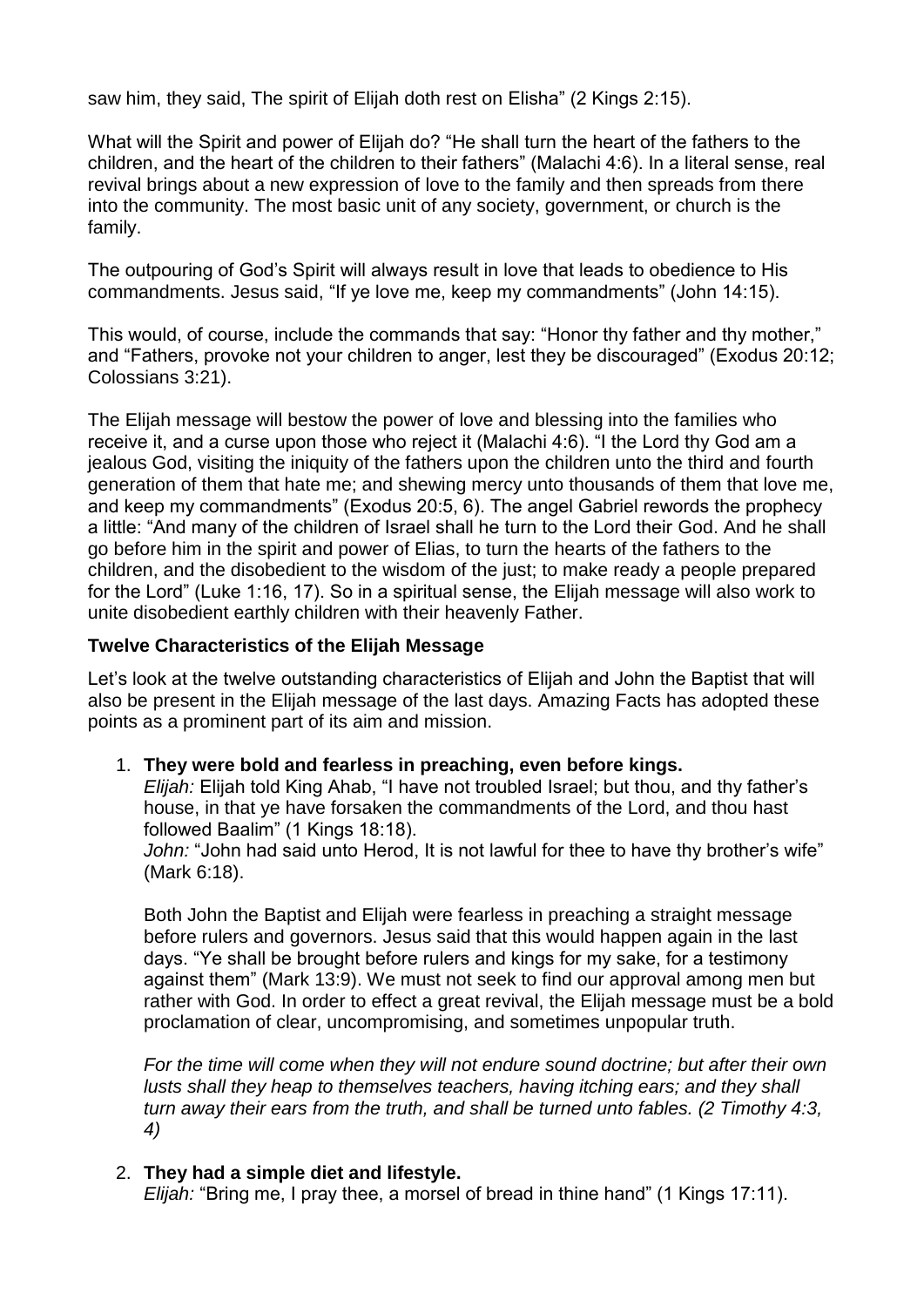*John:* "He did eat locusts and wild honey" (Mark 1:6).

Both Elijah and John were known for their simplicity in diet and for wilderness living. These basic rigors kept their mental faculties clear and their bodies strong, so that they might be prepared for the special work God called them to do.

Likewise, the church in the last days must be revived to the truth so that a strong connection links the body and the spirit. What we eat and drink, as well as our personal living habits, have a direct effect on our mental clarity and ability to discern truth. The power to resist temptation can be traced in part to a simple diet and moderate lifestyle. Remember, sin came upon the human race as a result of eating the wrong thing.

*Blessed art thou, O land, when thy king is the son of nobles, and thy princes eat in due season, for strength, and not for drunkenness! (Ecclesiastes 10:17)*

*Whether therefore ye eat, or drink, or whatsoever ye do, do all to the glory of God. (1 Corinthians 10:31)*

#### 3. **They dressed in modest, simple clothing.**

*Elijah:* "He was an hairy man [with a garment of hair], and girt with a girdle [belt] of leather about his loins [waist]" 2 Kings 1:8.

*John:* "John was clothed with camel's hair, and with a girdle of a skin [leather belt] about his loins [waist]" (Mark 1:6).

In the time when kings and priests loved to wear ornaments and long, flowing robes, Elijah and John's modesty and simplicity were a stinging rebuke. We live in an age when there has never been more arrogant attention given to flamboyance and fashion. The main goal of modern clothing designers is to highlight a person's sexuality. Sadly, everything from body piercing to tattoos is being indulged even among professed Christians. Once again, the church desperately needs last-day Elijahs to witness for Christ by their example of humility and simplicity through modest clothing and appearance.

*Put on the new man, which after God is created in righteousness and true holiness. (Ephesians 4:24)*

*In like manner also, that women adorn themselves in modest apparel, with shamefacedness [propriety] and sobriety [moderation]; not with broided hair, or gold, or pearls, or costly array [clothing]. (1 Timothy 2:9)*

#### 4. **They believed in discipling others.**

*Elijah:* "So he departed thence, and found Elisha . . . and Elijah passed by him, and cast his mantle upon him" (1 Kings 19:19). *John:* "And the disciples of John shewed him of all these things" (Luke 7:18).

The Scriptures record that Elijah not only discipled Elisha, but he also visited the schools of the prophets (also translated "the disciples of the prophets"), which were in the land of Israel (2 Kings, chapter 2). These training centers combined spiritual instruction with practical work skills. The young men trained at the schools of the prophets traveled throughout Israel, teaching others the ways of God.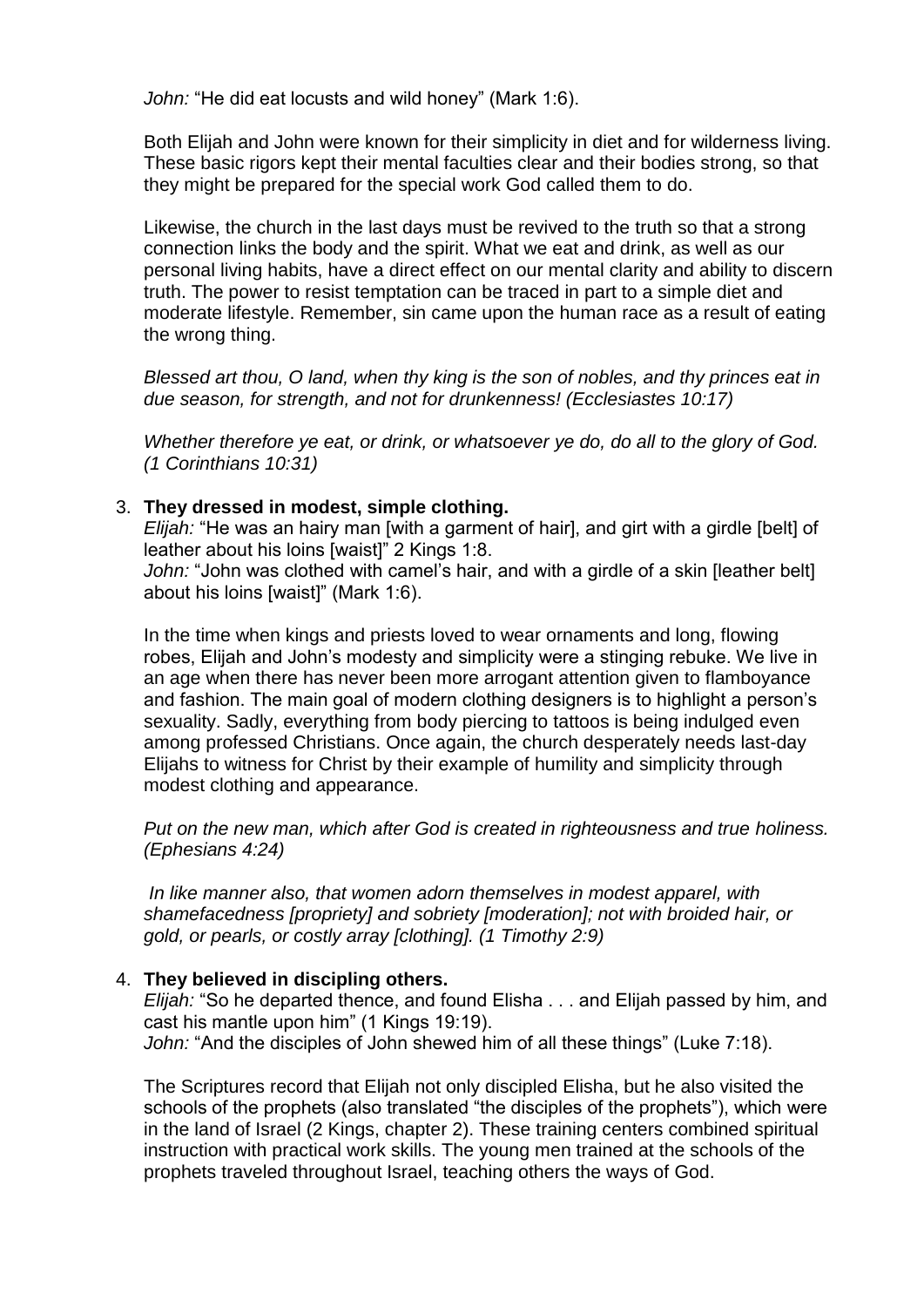John, likewise, reproduced his faith by teaching the disciples who followed him. Both John and Elijah spent most of their time training the common people rather than the priests and the Levites. Similarly, the last great movement of God will not only be led by clergy alone, but also by Spirit-filled lay persons. This is why the Elijah message must give attention to training, discipling, and mobilizing every member of God's church.

# 5. **They preached a baptism of repentance and death to self.**

*Elijah:* "Elijah said unto him, Tarry, I pray thee, here; for the Lord hath sent me to Jordan" (2 Kings 2:6).

*John:* "Then went out to him Jerusalem, and all Judaea, and all the region round about Jordan, and were baptized of him in Jordan, confessing their sins" (Matthew 3:5, 6).

One identifying mark of the Elijah message is that it calls people to the Jordan River—a symbol of repentance and baptism. The children of Israel had to cross the Jordan River to enter the Promised Land, just as we enter the waters of baptism to cross from our sinful lives to new lives in Jesus. The great commission of Jesus to the church will have its finest hour in the future when once again these modern Elijahs will baptize converts to Christ in explosive, Pentecostal numbers.

*Then went he down, and dipped himself seven times in Jordan, according to the saying of the man of God: and his flesh came again like unto the flesh of a little child, and he was clean. (2 Kings 5:14)*

*Go ye therefore, and teach all nations, baptizing them in the name of the Father, and of the Son, and of the Holy Ghost. (Matthew 28:19)*

# 6. **They both manifested humility.**

*Elijah:* "And Elijah went up to the top of Carmel; and he cast himself down upon the earth, and put his face between his knees" (1 Kings 18:42). *John:* "He that cometh after me is mightier than I, whose shoes I am not worthy to bear" (Matthew 3:11).

Before Jesus comes again, the people of God will have learned to reflect the meek and humble character of Jesus in an age of arrogance and pride.

*He hath shewed thee, O man, what is good; and what doth the Lord require of thee, but to do justly, and to love mercy, and to walk humbly with thy God? (Micah 6:8)*

# 7. **They both endured religious persecution.**

*Elijah:* "Then Jezebel sent a messenger to Elijah, saying, So let the gods do to me, and more also, if I make not thy life as the life of one of them [who had been killed] by to morrow about this time" (1 Kings 19:2).

*John*: "She went forth, and said unto her mother [Herodias], What shall I ask? And she said, The head of John the Baptist" (Mark 6:24).

In the Old Testament, a pagan queen named Jezebel married Ahab, the king of Israel. Jezebel and her daughter, Athaliah, persecuted God's people and tried to entice Ahab to kill Elijah and the other prophets. In the New Testament, Herodias, the pagan wife of king Herod, and her daughter Salome succeeded in enticing Herod to kill John the Baptist.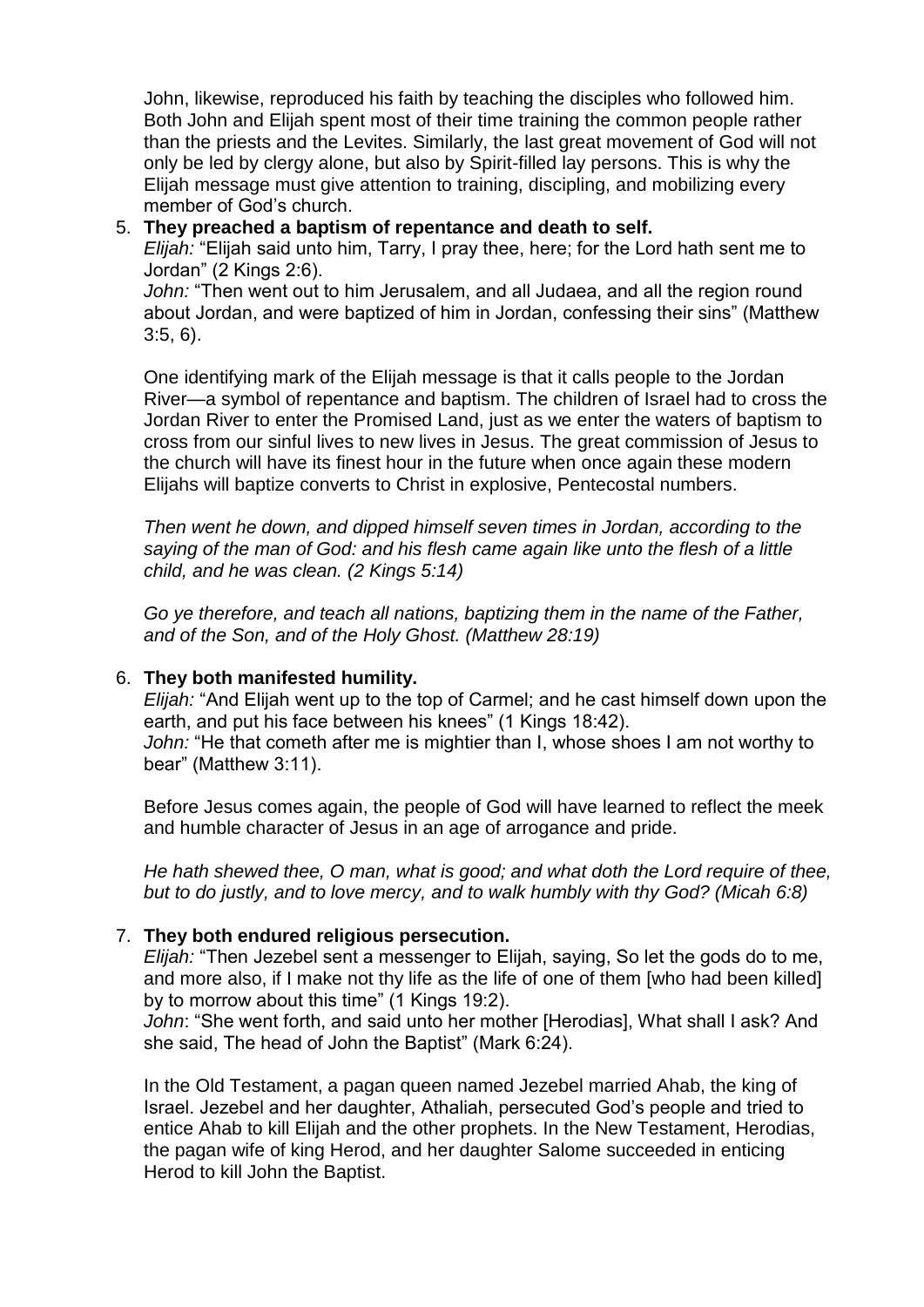The persecution experienced by Elijah and John will soon be repeated. In the last days, Revelation tells us, the "Mother of harlots" and her daughters will persecute God's remnant people, the last-day Elijahs.

*The dragon was wroth with the woman, and went to make war with the remnant of her seed, which keep the commandments of God, and have the testimony of Jesus Christ. (Revelation 12:17)*

*Upon her forehead was a name written, MYSTERY, BABYLON THE GREAT, THE MOTHER OF HARLOTS AND ABOMINATIONS OF THE EARTH. And I saw the woman drunken with the blood of the saints, and with the blood of the martyrs of Jesus. (Revelation 17:5, 6)*

#### 8. **They both ran before the king.**

*Elijah:* "The hand of the Lord was on Elijah; and he girded up his loins, and ran before Ahab to the entrance of Jezreel" (1 Kings 18:46). *John:* "As it is written in the book of the words of Esaias [Isaiah] the prophet, saying,

The voice of one crying in the wilderness, Prepare ye the way of the Lord, make his paths straight" (Luke 3:4).

When a monarch traveled in Bible times, servants often ran ahead to prepare the path for the approaching king. They cleared the road of rocks and obstacles, filled in potholes, cut down high spots, and straightened the crooked turns. In the same way, those preaching the Elijah message in the last days will help prepare people for the coming of our King Jesus. They will proclaim a message that makes the way of salvation clear, plain, and easy to understand.

*And I saw another angel fly in the midst of heaven, having the everlasting gospel to preach unto them that dwell on the earth, and to every nation, and kindred, and tongue, and people. (Revelation 14:6)*

# 9. **They were both supremely interested in glorifying God.**

*Elijah:* "Hear me, O Lord, hear me, that this people may know that thou art the Lord God, and that thou hast turned their heart back again" (1 Kings 18:37). *John:* "He must increase, but I must decrease" (John 3:30).

Those preaching the Elijah message will make glorifying God their top priority. They will be wholly consecrated to God's cause, just as were John and Elijah. They will be willing to make any sacrifice in order that others might be saved—in other words, to spend and be spent in the work of God.

*I beseech you therefore, brethren, by the mercies of God, that ye present your bodies a living sacrifice, holy, acceptable unto God, which is your reasonable service. (Romans 12:1)*

# 10.**They repaired the altar of God.**

*Elijah:* "Elijah said unto all the people, Come near unto me. And all the people came near unto him. And he repaired the altar of the Lord that was broken down" (1 Kings 18:30).

*John:* "In those days came John the Baptist, preaching in the wilderness of Judaea, And saying, Repent ye: for the kingdom of heaven is at hand" (Matthew 3:1, 2).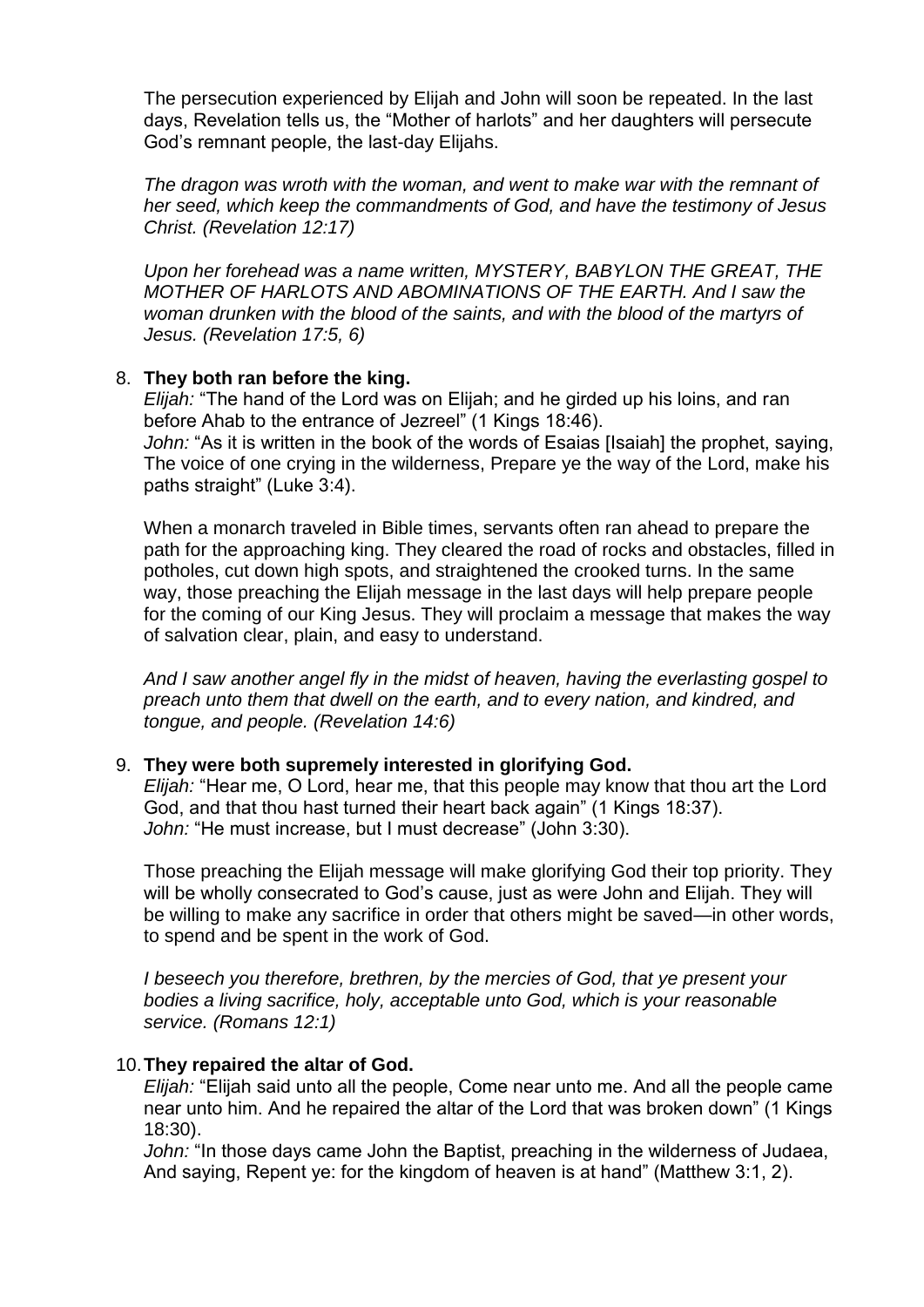*The Elijah message will be a trumpet call to return to "the faith which was once delivered unto the saints" (Jude 3). Today, when so many tell us that the teachings of the Bible are old-fashioned and need to be revised to better fit our times, we desperately need to be reminded that God said, "For I am the Lord, I change not" (Malachi 3:6).*

*They that shall be of thee shall build the old waste places: thou shalt raise up the foundations of many generations; and thou shalt be called, The repairer of the breach, The restorer of paths to dwell in. (Isaiah 58:12)*

# 11.**Their messages sparked revival and reformation.**

*Elijah:* "Now therefore send, and gather to me all Israel unto mount Carmel," "And Elijah came unto all the people, and said, How long halt ye between two opinions? if the Lord be God, follow him" (1 Kings 18:19, 21).

*John:* "John did baptize in the wilderness, and preach the baptism of repentance for the remission of sins. And there went out unto him all the land of Judaea, and they of Jerusalem, and were all baptized of him in the river of Jordan, confessing their sins" (Mark 1:4, 5).

In the days of Elijah and John the Baptist, God's people had been corrupted by the pagan influences around them and had compromised God's truth (1 Kings 19:14; Matthew 3:1, 2). These two brave prophets delivered a message that sparked revival and reform among God's people.

Today, once again, it seems that much of Christianity is lukewarm and worldly. If judgment is going to begin at God's house (Ezekiel 9:6; 1 Peter 4:17), then certainly the revival must start there too! Since God's plan is for His people to reach the entire world, He must first send the Elijah message to reach the church. In the Old Testament, Elijah led the people to repent and return to God on Mount Carmel. Then he prayed, and God sent abundant rain to end the drought. Likewise, John the Baptist called upon the people of his day to repent and accept Jesus. Shortly thereafter, they received the former rain of the Holy Spirit on the day of Pentecost. Modern Elijahs will also preach a message of repentance. Then, when the church humbles itself, the latter rain of God's Spirit will fall.

# 12.**The Elijah message will point people to Christ.**

*Elijah:* "Elijah the prophet came near, and said, Lord God of Abraham, Isaac, and of Israel, let it be known this day that thou art God" (1 Kings 18:36). *John:* "The next day John seeth Jesus coming unto him, and saith, Behold the Lamb of God, which taketh away the sin of the world" (John 1:29).

The burning desire of modern Elijahs will be to turn people to Jesus that they might know Him and have everlasting life.

# **God's Army**

If the Lord deemed it important to send a special messenger to prepare Israel for Jesus' first coming, how much more important is it for Him to send a special message and messengers to awaken the church for Jesus' second coming, the very climax of redemption?

In the same way that the Lord empowered Elijah, Elisha, and John the Baptist to do a work of revival and preparation, God is today preparing an army of last-day Elijahs to do a great work of revival! Jesus invites every one of you in this great gathering of Adventist youth to